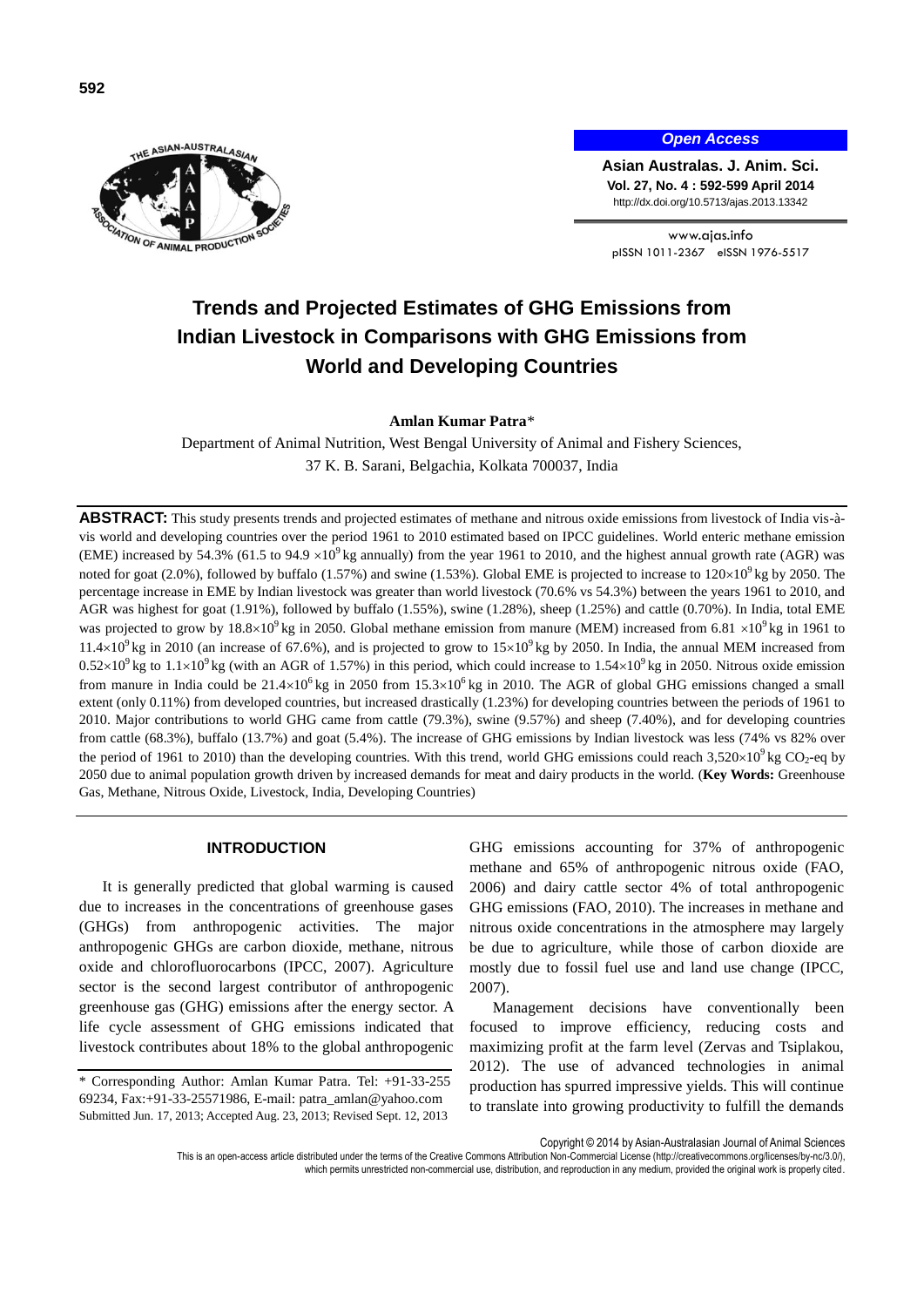of meat, milk and eggs of increasing human population, which will also increase GHG emissions (FAO, 2006). Globally, human population of 7.2 billion in mid-2013 is expected to increase by almost one billion to 8.1 billion in 2025, and to further grow to 9.6 billion in 2050 (UN, 2013). This is also essential to consider environmental concerns, animal welfare and food safety issues in animal production systems (Zervas and Tsiplakou, 2012). Concerns over the contribution of the livestock farming to the global warming have prompted to a number of studies at improving the scientific knowledge regarding the GHG emissions by livestock at global, national local levels (Gerber et al., 2011; Ji and Park, 2012; Bellarby et al., 2013) and mitigation strategies (Patra, 2012a; Bellarby et al., 2013). It is imperative to assess the trends and projections of GHG emissions from livestock in different countries. In India, albeit various estimates of GHG emissions from Indian livestock had been reported using various approaches in different years (Singhal et al., 2005; Swamy and Bhattacharya, 2006; Chhabra et al., 2009; Patra, 2012b), a study involving trends of GHG from various livestock species over last 50 years and in comparison with World and developing countries has perhaps not assessed. Therefore, the objective of this study was to analyze current trends and projected estimates of GHG emission from livestock of India in comparison with GHG emissions from world and developing countries over the years 1961 to 2050. Due to paucity of various activity data for life cycle assessment of GHG emissions from global livestock sectors, GHG emissions from enteric fermentation and manure management have been assessed in this study.

## **MATERIALS AND METHODS**

#### **Livestock population**

Livestock population data were obtained from FAO database for each year from 1961 to 2010 to estimate methane and nitrous oxide emissions from 1961 to 2010 by different species of livestock (cattle, buffaloes, sheep, goats, pigs, horse, mules, ass, duck, chicken, camel, and alpaca) of all the countries of world. Developed and developing countries list was obtained from FAOSTAT (2013). Dairy cattle population in each region of the world was estimated by dividing average milk production by cattle as provided by IPCC (2006) for each region of the world by total milk production data (FAOSTAT, 2013). Thus, the other cattle population was obtained by subtracting the dairy cattle population from total cattle population. Marketing swine population typically represents 90% of total swine population and rest for breeding swine population (IPCC, 2006), and this typical proportion was used to estimate greenhouse gas emissions by these categories of swine population.

#### **Enteric methane emission**

Methane production from microbial fermentation of feeds in the digestive tract was estimated using the Tier 1 approach of IPCC (2006) guidelines for each species of livestock. The default IPCC (2006) for methane emission factors (i.e. annual methane emissions per animals) for enteric fermentation in each species and type of animals (Tier I method) were adopted. To estimate total enteric methane emission, the emission factors were multiplied by the associated animal population in each country (FAO, 2013), and summed all over the countries in each year.

#### **Methane emission from manure management**

Estimates for methane emission from manure management are based on methane emitted during the storage and treatment of manure, and from manure deposited on pasture lands. Methane emission factors in manure management are required for estimation of total methane emissions by each type of animals. Because methane emissions from manure management systems are highly temperature dependent, the average annual temperature for all countries in the world, where manure is managed, were adopted from http://www.weatherbase.com. The IPCC (2006) default values of methane emission factors in manure management for all species of livestock in each annual average temperature of all countries were used for estimation of methane emissions from manure management from these animals. Total methane emission in manure management was estimated by multiplying the emission factors in manure management for a particular category of livestock animals by the animal population in each country, and summed all over the countries in each year.

## **Nitrous oxide emission from animal waste management systems**

Direct nitrous oxide emissions from manure management was estimated by multiplying the total amount of nitrogen excretion (from all livestock species/categories) in each type of manure management system by an emission factor for that type of manure management system using the Tier 1 method of IPCC (2006). Default values of N excretion per animal in each region were adopted from IPCC (1996) instead of IPCC (2006) owing to the paucity of information related to body weights of different types of animals in all countries of the world. Emissions are then summed over all manure management systems in countrywise followed by all countries. The IPCC default nitrous oxide emission factors, default nitrogen excretion data, and default values for percentages of manure management system data in each regions of the world were adopted (IPCC, 2006). Manure managed by daily spread, and pasture/range/paddock system was not included in the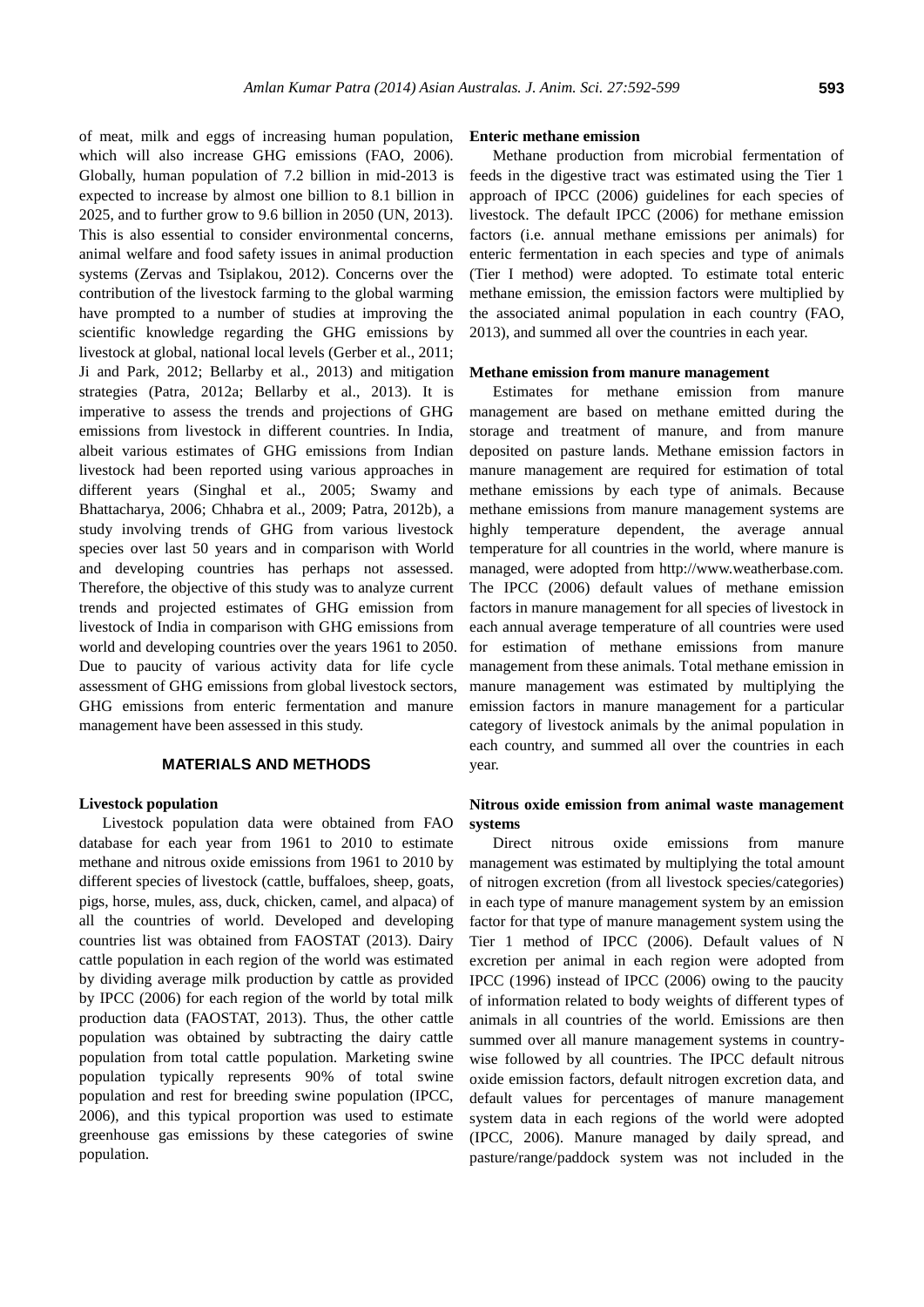estimates of nitrous oxide emission from manure by livestock as these are to be reported under direct soil emissions from animal production (IPCC, 2006). The nitrous oxide emission associated with the use of manure as fuel is also to be reported under the IPCC category Fuel Combustion (IPCC, 2006).

Methane and nitrous oxide emissions were converted to  $CO<sub>2</sub>$  equivalent (CO<sub>2</sub>-eq.) using the factors (IPCC, 2007) of 25 and 298 g/g. Trends for enteric methane, methane and nitrous oxide emissions from manure management in each year from 1961 to 2010 for each species of livestock were regressed to predict the different GHG emissions by livestock of world, India and developing countries in the year 2025 (short range projection) and 2050 (long range projection).

# **RESULTS AND DISCUSSION**

Enteric methane emission from livestock was the major source (Table 1) accounting 85.6% of total GHG from world livestock in year 2010. Cattle alone accounted for about three-fourth (73.7%) of the total enteric methane emission, followed by buffalo (11.3%), sheep (6.36%), goat (4.86%), camel (1.17%), swine (1.14%), horse (1.11%) and other livestock. From the year 1961 to 2010, enteric methane emission increased by 54.3% (61.5 to 94.9  $\times$ 10<sup>9</sup> kg/yr). In this period, the highest positive annual growth of enteric methane was noted for goat (2.0%), followed by buffalo (1.57%), swine (1.53%), camel (1.28%), cattle (0.87%), alpaca (0.81%) and other livestock species, while enteric methane emission from horse (-1.25%) experienced negative growth rate between these periods. Although sheep contributed third major share of the enteric methane emission, the growth rate of GHG from sheep remained generally stable over the period. Total enteric methane emission was projected to increase by  $105\times10^{9}$  kg and

 $120\times10^{9}$  kg in 2025 and 2050, respectively.

Enteric methane emission from Indian livestock contributed 15.1% of total global enteric methane emission. In India, contribution of enteric methane was 91.8% of the total GHG emissions, followed by manure methane (7.04%) and manure nitrous oxide (1.15%) in the year 2010. In India also, cattle ranked first in emitting enteric methane contributing about half (49.1%) of total enteric methane, followed by buffalo (42.8%), goat (5.38%) and sheep (2.59%) and other (0.73%). The percentage increase in enteric methane emission by Indian livestock was greater than world livestock (70.6% vs 54.3%) between the years 1961 to 2010. Between these periods, annual positive growth rate was highest for goat (1.91%), followed by buffalo and mule (1.55% each), swine (1.28%), sheep (1.25%) and cattle (0.70%), but negative annual growth rate was observed for ass (-2.44%), horse (-1.88%) and camel (-1.43%). In India, total enteric methane emission was projected to grow by  $15.8\times10^{9}$  kg and  $18.8\times10^{9}$  kg in 2025 and 2050, respectively. By year 2050, enteric methane release of about 15.7% of global enteric methane would likely to be shared by Indian livestock. Current and projected trends of total enteric methane emission ( $kg \times 10^9$ ) from total livestock population in World and India in different years are presented in Figure 1, which indicated that methane emission linearly increased in world (emission  $= 65.4 + 0.6075 \times yr$ ,  $R^2 = 0.94$ ) and India (emission  $= 7.61 +$ 0.121×yr,  $R^2 = 0.97$ ). Various attempts had been made to estimate the enteric methane emission from Indian livestock. On the basis of *in vitro* dry matter digestibility evaluation of feed resources and their combination used for livestock feeding in the different regions of the country and livestock populations in the year 1992, enteric methane emission from livestock was estimated to be 9.02 Tg (EPA, 1990). Singhal et al. (2005) estimated the enteric methane emission of 10.08 Tg in 1994 using  $Y_m$  from published reports and

**Table 1.** Estimated and projected enteric methane emission ( $kg \times 10^9$ ) from different species of livestock in World and India

|                |           |       | India      |      |           |          |           |            |              |           |  |
|----------------|-----------|-------|------------|------|-----------|----------|-----------|------------|--------------|-----------|--|
|                | Estimated |       |            |      | Projected |          | Estimated |            |              | Projected |  |
|                | 1961      | 2010  | <b>AGR</b> | 2025 | 2050      | 1961     | 2010      | <b>AGR</b> | 2025         | 2050      |  |
| Cattle         | 45.7      | 69.9  | 0.87       | 77.3 | 88.0      | 4.97     | 7.02      | 0.70       | 7.57         | 8.53      |  |
| <b>Buffalo</b> | 4.86      | 10.7  | 1.57       | 12.1 | 14.9      | 2.82     | 6.12      | 1.55       | 6.92         | 8.65      |  |
| Sheep          | 6.02      | 6.04  | 0.01       | 6.18 | 5.90      | 0.20     | 0.37      | 1.25       | 0.38         | 0.47      |  |
| Goat           | 1.74      | 4.61  | 2.00       | 5.19 | 6.70      | 0.30     | 0.77      | 1.91       | 0.87         | 1.11      |  |
| Swine          | 0.51      | 1.08  | 1.53       | 1.29 | 1.55      | 0.005    | 0.010     | 1.28       | 0.017        | 0.021     |  |
| Camel          | 0.59      | 1.11  | 1.28       | 1.17 | 1.36      | 0.042    | 0.021     | $-1.43$    | 0.018        | 0.006     |  |
| Horse          | 1.12      | 1.05  | $-1.25$    | 1.03 | 1.01      | 0.024    | 0.009     | $-1.88$    | 0.008        | 0.003     |  |
| Ass            | 0.37      | 0.42  | 0.27       | 0.45 | 0.46      | 0.011    | 0.003     | $-2.44$    | 0.002        | 0.001     |  |
| Mule           | 0.10      | 0.11  | 0.06       | 0.09 | 0.08      | 0.0005   | 0.001     | 1.55       | 0.002        | 0.003     |  |
| Alpaca         | 0.042     | 0.063 | 0.81       | 0.13 | 0.15      | $\theta$ | $\Omega$  | $\theta$   | $\mathbf{0}$ | $\Omega$  |  |
| Total          | 61.5      | 94.9  | 0.90       | 105  | 120       | 8.38     | 14.3      | 1.10       | 15.8         | 18.8      |  |

 $AGR =$  Annual growth rate  $%$ ).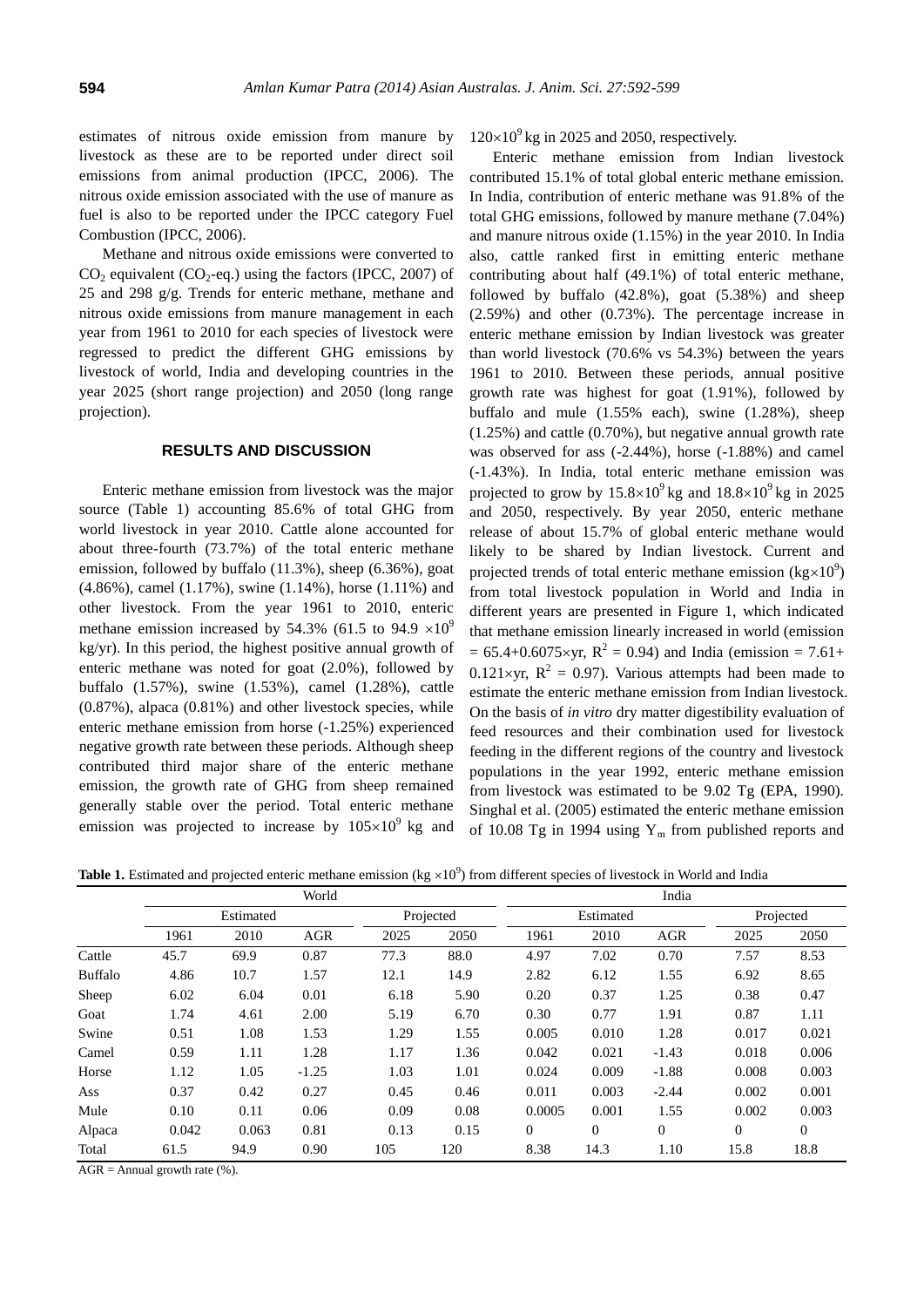

**Figure 1.** Trends and projections of total enteric methane emission  $(kgx10<sup>9</sup>)$  from livestock population in World and India in different years.

DM intake approach. According to the estimate based on India's Initial National Communication to the UNFCC and 2003 Indian Livestock populations, total enteric methane emission was 10,650 Gg (Chhabra et al., 2009). The total enteric methane emissions using default IPCC emission factors (Tier I) were about 9.65 to 10.95% greater than the estimates using Tier II methodology of IPCC (2006).

This study indicated that global methane emission from manure management increased from 6.81 million tonnes in 1961 to 11.4 million tonnes in 2010 (Table 2). Major share was contributed from cattle, followed by swine, buffalo, sheep, poultry and goat, and other livestock species in 1960; whereas in the year 2010, poultry ranked 4th after cattle, swine and buffalo. Annual growth rate for manure methane production was highest for poultry, followed by goat, buffalo, camel, swine, cattle and other species. Negative growth rate had been recorded for horse and sheep. Methane emission from manure management increased by 67.6% from the year 1960 to 2010, and was projected to rise 15 million tonnes in 2050.

In India between the years 1960 to 2010, the annual manure methane emission increased from 0.52 million tonnes to 1.1 million tonnes with an annual growth rate of 1.57%. Highest annual growth was noted for poultry (4.28%, which was greater than world), followed by goat (1.91%), buffalo (1.60%), mule (1.55%), cattle (1.45%), swine (1.28%), sheep (1.25%) and other species. Methane

**Table 2.** Estimated and projected methane and nitrous oxide emissions  $(kgx10<sup>6</sup>)$  from manure management of different species of livestock in World and India

|                | World     |        |         |        |           | India |           |            |       |       |  |
|----------------|-----------|--------|---------|--------|-----------|-------|-----------|------------|-------|-------|--|
|                | Estimated |        |         |        | Projected |       | Estimated | Projected  |       |       |  |
|                | 1961      | 2010   | $AGR$   | 2025   | 2050      | 1961  | 2010      | <b>AGR</b> | 2025  | 2050  |  |
| Methane        |           |        |         |        |           |       |           |            |       |       |  |
| Cattle         | 4,127     | 6,516  | 0.94    | 7,002  | 7,955     | 215   | 434       | 1.45       | 464   | 571   |  |
| <b>Buffalo</b> | 355       | 828    | 1.74    | 933    | 1,172     | 256   | 557       | 1.60       | 629   | 789   |  |
| Sheep          | 181       | 177    | $-0.04$ | 183    | 180       | 6.0   | 11        | 1.25       | 12    | 14    |  |
| Goat           | 57        | 157    | 2.11    | 222    | 367       | 10    | 26        | 1.91       | 30    | 38    |  |
| Swine          | 1,844     | 3,127  | 1.08    | 3,700  | 4,305     | 26    | 48        | 1.28       | 64    | 100   |  |
| Poultry        | 82        | 413    | 3.37    | 537    | 759       | 2.3   | 18        | 4.28       | 20    | 30    |  |
| Camel          | 28        | 58     | 1.47    | 62     | 74        | 1.7   | 0.9       | $-1.43$    | 0.9   | 0.5   |  |
| Ass            | 32        | 38     | 0.37    | 40     | 43        | 1.0   | 0.3       | $-2.45$    | 0.3   | 0.1   |  |
| Mule           | 9.0       | 10     | 0.10    | 9.0    | 9.0       | 0.05  | 0.1       | 1.55       | 0.22  | 0.29  |  |
| Horse          | 95        | 90     | $-0.11$ | 86     | 84        | 2.2   | 0.9       | $-1.88$    | 0.69  | 0.23  |  |
| Total          | 6,810     | 11,414 | 1.06    | 12,849 | 15,046    | 520   | 1,096     | 1.53       | 1,221 | 1,543 |  |
| Nitrous oxide  |           |        |         |        |           |       |           |            |       |       |  |
| Cattle         | 157       | 177    | 0.25    | 201    | 210       | 4.2   | 4.1       | $-0.06$    | 4.1   | 3.9   |  |
| <b>Buffalo</b> | 18        | 29     | 1.05    | 33     | 38        | 2.2   | 4.8       | 1.60       | 5.4   | 6.8   |  |
| Sheep          | 13        | 12     | $-0.19$ | 12     | 11        | 0.6   | 1.2       | 1.25       | 1.3   | 1.5   |  |
| Goat           | 3.7       | 9.6    | 1.98    | 12     | 16        | 1.0   | 2.4       | 1.91       | 2.7   | 3.4   |  |
| Swine          | 37        | 95     | 1.94    | 112    | 138       | 0.29  | 0.54      | 1.28       | 0.94  | 1.2   |  |
| Poultry        | 15        | 59     | 2.90    | 74     | 102       | 0.3   | 2.3       | 4.28       | 3.0   | 4.6   |  |
| Camel          | 0.07      | 0.10   | 0.66    | 0.11   | 0.13      | 0.014 | 0.007     | $-1.43$    | 0.006 | 0.005 |  |
| Ass            | 0.32      | 0.33   | 0.023   | 0.33   | 0.34      | 0.017 | 0.005     | $-2.45$    | 0.004 | 0.003 |  |
| Mule           | 0.089     | 0.076  | $-0.32$ | 0.074  | 0.069     | 0.001 | 0.002     | 1.55       | 0.002 | 0.002 |  |
| Horse          | 0.63      | 0.53   | $-0.36$ | 0.50   | 0.47      | 0.004 | 0.002     | $-1.88$    | 0.002 | 0.001 |  |
| Total          | 244       | 383    | 0.92    | 445    | 516       | 8.67  | 15.3      | 1.17       | 17.5  | 21.4  |  |

 $AGR =$  Annual growth rate  $%$ ).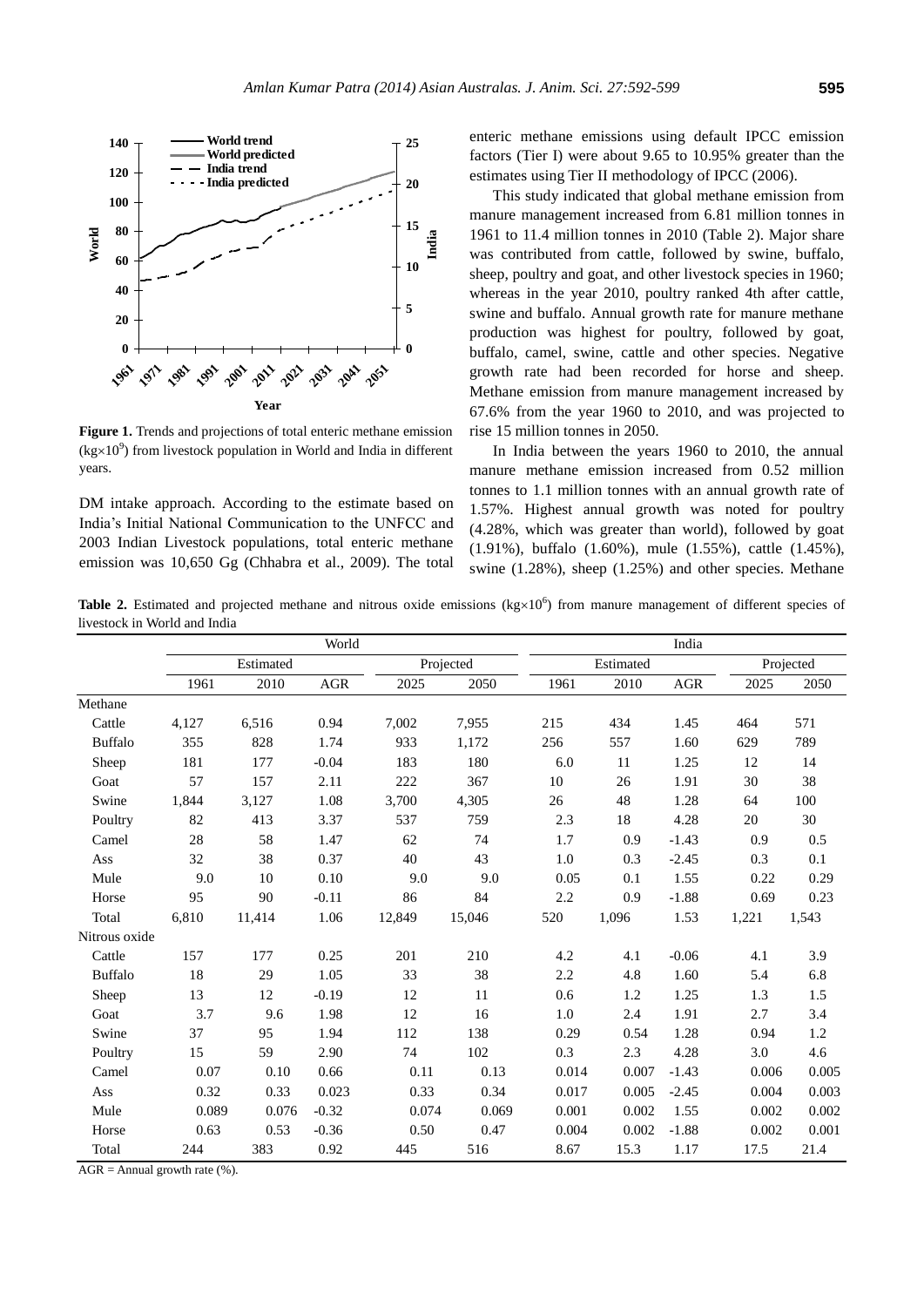from manure showed negative growth rate for horse, camel and ass. In India, major contribution came from buffalo, followed by cattle, swine, goat, sheep and other species. Buffalo shared about half (50.8%) and cattle 39.6% of the total manure methane emission. The annual manure methane could increase to 1.54 million tonnes from present level of 1.1 million tonnes.

Nitrous oxide from manure management contributed a small amount to the total GHG emissions compared with methane emission. In World, major share came from cattle (46.2%), followed by swine (24.8%), poultry (15.4%) and buffalo (7.57%) and rest from other species of livestock. Maximum growth rate was noted for poultry, followed by goat, swine and buffalo between the years 1961 to 2010 with an average annual growth rate of 0..92%. Figure 2 suggested that methane emission ( $kg \times 10^9$ ) from manure management system of all livestock species linearly increased in world (emission =  $7.42+0.081\times yr$ ,  $R^2 = 0.91$ ) and India (emission =  $0.44+0.0121 \times yr$ ,  $R^2 = 0.98$ ). Methane emission from manure management was 17.52 million tonnes globally (FAO, 2006), which was less in this study. FAO (2006) estimates considered methane emission from manure after application to the soil. However, IPCC (2007) methodology suggests reporting this emission under agricultural soil. In the present estimate, methane emission from manure was higher than the other studies. Annual methane emissions from manure management from Indian livestock were estimated to be 950 Gg in 2004 by FAO (2006), 1110 by ALGAS (1998) and 910 Gg in 1997 by Swamy and Bhattachary (2006). In this study, methane production from manure in India was 1,096 Gg in 2010. The estimate of manure methane by Patra (2012b), which was 1,250 Gg in 2007, was more accurate and country specific as the study estimated manure methane emission

following the IPCC (2006) Tier II methodology and energy requirements of animals specific to Indian condition (thus utilized country-specific manure methane emission factors). Methane emission from manure could reach to 1,325 Gg by 2012, and 1,455 Gg by 2020 (Patra, 2012b).

In India, nitrous oxide emission from manure was only 4.0% of total nitrous oxide emission from manure in 2010. Nitrous oxide emission was mostly contributed by buffalo (31.4%) and cattle (26.8%), goat (15.8%), poultry (15.0%), sheep (7.8%) and rest by other species. It was projected that nitrous oxide emission from manure in India could be 21.4 million kg in 2050 from 15.3 million kg in 2010. Trends and projections of total nitrous oxide emission from manure management system of all livestock species in World and India in different years are shown in Figure 3, which signified that methane emission ( $kg \times 10^9$ ) from manure management linearly increased in world (emission  $= 0.271$ ) +0.0026×yr,  $R^2 = 0.86$ ) and India (emission = 0.0079+ 0.00013×yr,  $R^2 = 0.97$ ).

Total global GHG emissions (in  $CO_2$ -equivalent) in world increased from 1769 million tonnes in 1961 to 2,771 million tonnes in 2010 at the annual growth rate of 0.92%, while in India this rate was higher (1.13%) than world (Table 3). The annual growth rates of GHG emissions in World in comparison with India were 0.86% vs 0.74% for cattle, 1.57% vs 1.59% for buffalo, 0.002% vs 1.27% for sheep, 2.01% vs 1.94% for goat, 1.33% vs 3.11% for swine and 3.01% vs 4.26% for poultry. Total annual GHG emissions were forecast to be  $3,073$  million tonnes  $(CO<sub>2</sub>$ equivalent) in  $2,025$  and  $3,528$  million tonnes  $(CO<sub>2</sub>$ equivalent) in 2050. Thus, GHG emissions from livestock would be double in the year 2050 with comparison to the year 1961. While for India, total GHG emissions from livestock are expected to be 515 million tonnes annually in



**Figure 2.** Trends and projections of total methane emission from manure management ( $kg \times 10^9$ ) of livestock species in World and India in different years.



**Figure 3.** Trends and projections of total nitrous oxide emission from manure management ( $kg \times 10^9$ ) of livestock species in World and India in different years.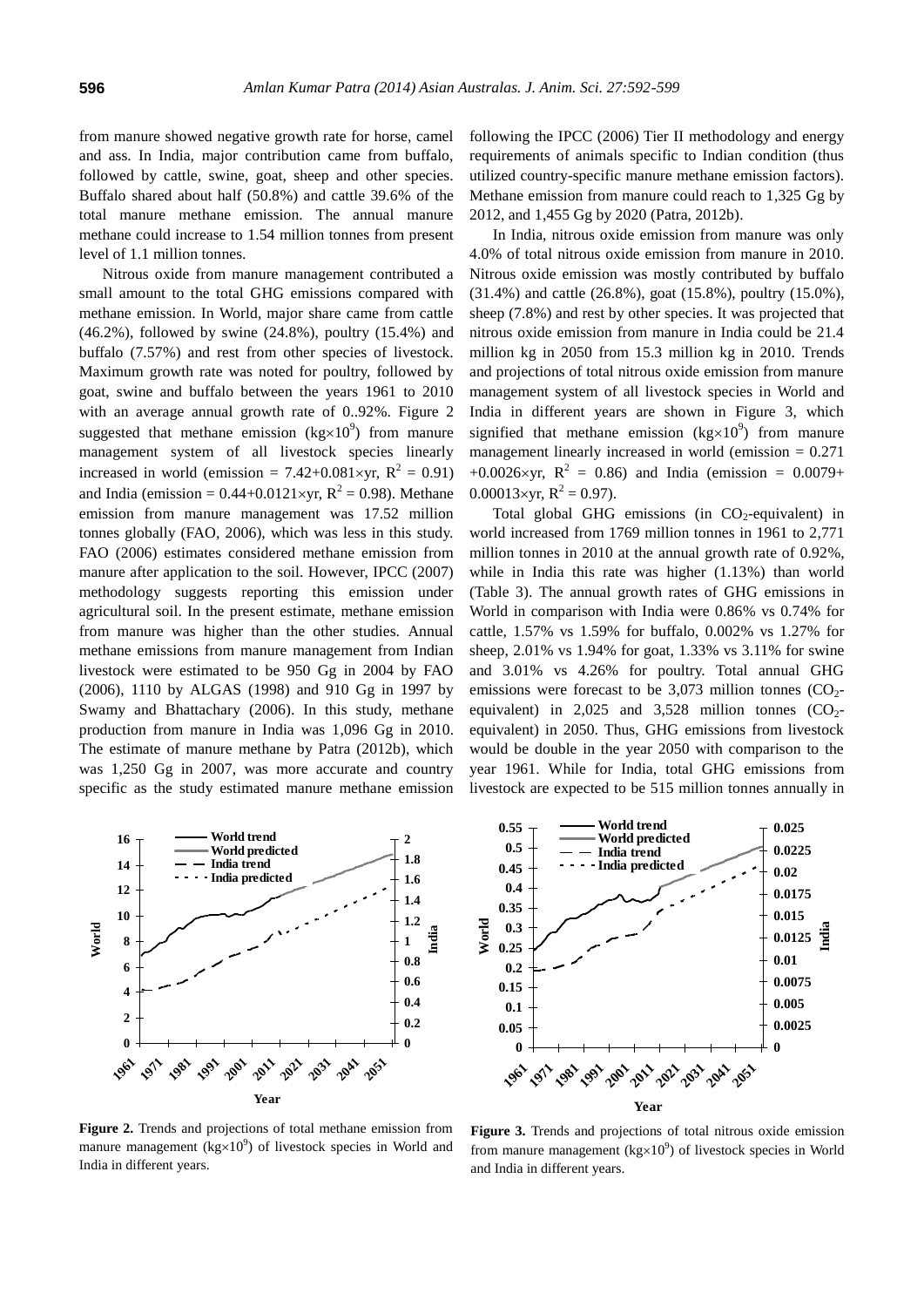|                |           | India |            |           |       |              |                |                |                |              |
|----------------|-----------|-------|------------|-----------|-------|--------------|----------------|----------------|----------------|--------------|
|                | Estimated |       |            | Projected |       | Estimated    |                |                | Projected      |              |
|                | 1961      | 2010  | <b>AGR</b> | 2025      | 2050  | 1961         | 2010           | <b>AGR</b>     | 2025           | 2050         |
| Cattle         | 1,292     | 1,963 | 0.86       | 2,167     | 2,461 | 131          | 188            | 0.74           | 202            | 229          |
| <b>Buffalo</b> | 136       | 292   | 1.57       | 336       | 413   | 78           | 168            | 1.59           | 190            | 238          |
| Sheep          | 159       | 159   | 0.002      | 163       | 155   | 5.3          | 9.9            | 1.27           | 10.2           | 12.5         |
| Goat           | 46        | 122   | 2.01       | 139       | 181   | 8.1          | 20.6           | 1.94           | 23.3           | 29.7         |
| Swine          | 70        | 134   | 1.33       | 158       | 188   | 0.86         | 3.86           | 3.11           | 2.31           | 3.38         |
| Poultry        | 6.3       | 28    | 3.01       | 35        | 49    | 0.15         | 1.14           | 4.26           | 1.39           | 2.12         |
| Camel          | 15.6      | 29    | 1.31       | 31        | 36    | 1.10         | 0.55           | $-1.40$        | 0.47           | 0.16         |
| Horse          | 30.5      | 28.7  | $-0.13$    | 28        | 27    | 0.63         | 0.23           | $-2.00$        | 0.22           | 0.08         |
| Ass            | 9.5       | 11    | 0.26       | 12        | 13    | 0.28         | 0.08           | $-2.55$        | 0.06           | 0.03         |
| Mule           | 2.88      | 2.97  | 0.06       | 2.50      | 2.25  | 0.07         | 0.05           | $-0.72$        | 0.06           | 0.08         |
| Alpaca         | 1.06      | 1.57  | 0.81       | 1.93      | 2.65  | $\mathbf{0}$ | $\overline{0}$ | $\overline{0}$ | $\overline{0}$ | $\mathbf{0}$ |
| Total          | 1,769     | 2,771 | 0.92       | 3,073     | 3,528 | 225          | 392            | 1.13           | 430            | 515          |

**Table 3.** Estimated and projected greenhouse gas emissions ( $kg \times 10^9$  in CO<sub>2</sub>-equivalent) from different species of livestock in World and India

 $AGR =$  Annual growth rate (%).

the year 2050, which is about 2.3 times greater than the year 1961. Cattle (70.8%), buffalo (10.5%) sheep (5.74%), goat (4.40%) and swine (4.84%) contributed 96.3% of the total GHG emissions by livestock in world, while in India cattle (48.0%), buffalo (42.9%), sheep (2.53%), goat (5.26%) and swine (0.98%) contributed 99.6% of the total GHG emissions by livestock. In India, share of GHG emissions from manure management system was 8.0% of the global GHG emissions from manure management, which was less than the share of enteric methane emission. This is because of the major use of manure as fuel or application in agricultural fields in Indian cattle and buffalo production systems (Gupta et al., 2007; Patra, 2012b). The estimate of nitrous oxide by Indian livestock was much greater in this

study than the estimate by Swamy and Bhattacharya (2006); however, was closer to the value (10 Gg) reported by Garg et al. (2001). In India, nitrous oxide emission was 14.41 Gg in year 2007 using IPCC (2006) tier II methodology (Patra, 2012b); whereas this emission was 15.3 in 2010 using IPCC (2006) tier I methodology in this study. The share of GHG emissions by Indian livestock of the global GHG emissions by livestock was 14.1% in this study. It should be noted that Indian livestock produced 0.32 tonnes per million human population, which was considerably lower than world average (i.e. 0.40 tonnes per million human population).

Total global GHG emissions by livestock from developed countries increased to a small extent (only 0.11%) between the periods of 1961 to 2010 (Table 4). But

Table 4. Estimated and projected greenhouse gas emissions (kg×10<sup>9</sup> in CO<sub>2</sub>-equivalent) from different species of livestock in developed and developing countries

|                |              | Developed    |              |                |                | Developing |           |            |       |           |  |
|----------------|--------------|--------------|--------------|----------------|----------------|------------|-----------|------------|-------|-----------|--|
|                | Estimated    |              |              | Projected      |                |            | Estimated |            |       | Projected |  |
|                | 1961         | 2010         | <b>AGR</b>   | 2025           | 2050           | 1961       | 2010      | <b>AGR</b> | 2025  | 2050      |  |
| Cattle         | 450          | 482          | 0.14         | 496            | 492            | 841        | 1,481     | 1.16       | 1,672 | 1,969     |  |
| <b>Buffalo</b> | 0.30         | 0.65         | 1.55         | 0.70           | 0.96           | 135        | 296       | 1.61       | 335   | 413       |  |
| Sheep          | 73           | 45           | $-0.98$      | 43             | 40             | 86         | 114       | 0.60       | 119   | 127       |  |
| Goat           | 3.14         | 5.75         | 1.24         | 7.86           | 10.5           | 43.0       | 116       | 2.05       | 141   | 189       |  |
| Swine          | 39.9         | 58.2         | 0.77         | 67.6           | 76.7           | 29.4       | 75.4      | 1.94       | 91.0  | 111       |  |
| Poultry        | 3.25         | 7.84         | 1.81         | 9.36           | 11.8           | 3.09       | 20.0      | 3.88       | 30.0  | 51.5      |  |
| Camel          | 0.33         | 1.13         | 2.57         | 1.43           | 1.90           | 15.3       | 28.0      | 1.25       | 29.3  | 34.0      |  |
| Ass            | 0.70         | 0.21         | $-2.43$      | 0.15           | 0.10           | 9.43       | 11.4      | 0.38       | 12.0  | 12.7      |  |
| Mule           | 0.65         | 0.20         | $-2.31$      | 0.16           | 0.12           | 2.23       | 2.76      | 0.43       | 1.96  | 0.59      |  |
| Horse          | 6.08         | 6.52         | 0.14         | 6.72           | 6.96           | 24.4       | 22.2      | $-0.19$    | 21.4  | 19.4      |  |
| Alpaca         | $\mathbf{0}$ | $\mathbf{0}$ | $\mathbf{0}$ | $\overline{0}$ | $\overline{0}$ | 1.06       | 1.57      | 0.81       | 1.93  | 2.65      |  |
| Total          | 577          | 608          | 0.11         | 633            | 641            | 1,190      | 2,168     | 1.23       | 2,455 | 2,930     |  |

 $AGR =$  Annual growth rate  $(\%).$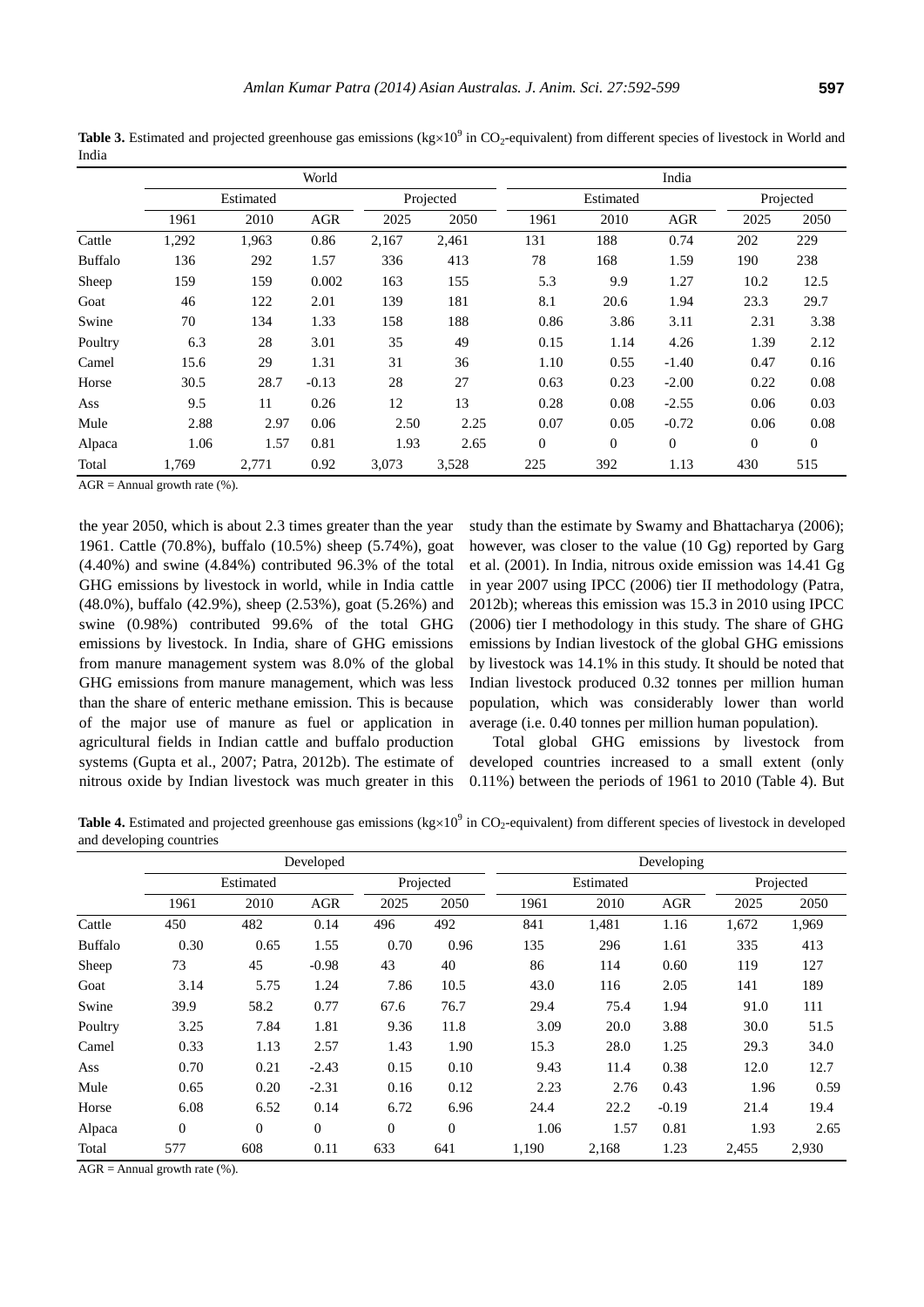in developing countries, GHG emissions rate increased significantly (1.23%). In developing countries, annual GHG emissions growth rates were positive for all livestock except for horse, while in developed countries, GHG emissions from sheep, ass and mule showed negative growth rates. Major contributions of GHG in world came from cattle (79.3%), swine (9.57%) and sheep (7.40%), and rest 3.8% came from other livestock species in 2010. For developing countries, major shares were contributed by cattle (68.3%), buffalo (13.7%), sheep (5.3%), goat (5.4%) and swine (3.48%). With comparison to the developing countries, overall annual growth rate of GHG emissions by Indian livestock was less. Over the period 1961 and 2010, GHG emissions increased by 82% in developing countries and by 74% in India. However, growth rates of GHG emissions from sheep, swine and poultry were greater in India than world. With this trend, GHG emission could reach 2,930 million tonnes  $CO<sub>2</sub>$ -eq in 2050 due to animal population growth driven by increased demands of meat and dairy products in the developing countries. As per estimates of FAO (2006), global GHG emissions in  $CO<sub>2</sub>$  eq. from enteric fermentation and manure management was  $2.32 \times 10^9$  tonnes in the year 2004; whereas this figure was  $2.77 \times 10^9$  tonnes in 2010 in the this study. This increase in global GHG emissions from these sources had resulted from increased global livestock population. In India, total GHG emissions  $(CO<sub>2</sub> eq.)$  from enteric fermentation and manure was  $0.333 \times 10^9$  tonnes in 2007 estimated using IPCC (2006) tier II methodology (Patra, 2012b), and this estimate in 2010 was  $0.392 \times 10^9$  tonnes as noted in this study. This change in GHG emissions is due to increased livestock population and use of different methodology (i.e. IPCC (2006) tier I approach).

## **CONCLUSIONS**

Total methane emissions from enteric fermentation and manure management, and nitrous oxide emission from manure management had steadily increased by livestock of India, world and developing countries over the period 1961 to 2010. The percentage increase in enteric methane emission by Indian livestock was greater than world livestock (70.6% vs 54.3%) over the years 1961 to 2010. Total increase of GHG emissions by Indian livestock is less (82% vs 74% over the period of 1961 to 2010) than the developing countries. With this trend, GHG emission could reach 3,528 million tonnes  $CO<sub>2</sub>$ -eq in 2050 (an increase of 27.2% with respect to 2010 year), which is expected due to animal population growth driven by increased demands of meat and dairy products, especially, in the developing countries, unless proper GHG mitigation measures are not adopted in these countries.

## **ACKNOWLEDGEMENT**

The research grant provided by Indian Council of Agricultural Research, New Delhi is gratefully acknowledged.

### **REFERENCES**

- ALGAS. 1998. India National Report on Asia Least Cost Greenhouse Gas Abatement Strategy. Asia Development Bank and United Nations Development Programme, Manila, Philippines.
- Bellarby, J., R. Tirado, A. Leip, F. Weiss, J. P. Lesschen, and P. Smith. 2013. [Livestock greenhouse gas emissions and](http://onlinelibrary.wiley.com/doi/10.1111/j.1365-2486.2012.02786.x/pdf)  [mitigation potential in Europe.](http://onlinelibrary.wiley.com/doi/10.1111/j.1365-2486.2012.02786.x/pdf) Global Chang. Biol. 19:3-18.
- Chhabra, A., K. R. Manjunath, S. Panigrahy, and J. S. Parihar. 2009. [Spatial pattern of methane emissions from Indian](http://environmentportal.in/files/Spatial%20pattern%20of%20methane%20emissions.pdf)  [livestock.](http://environmentportal.in/files/Spatial%20pattern%20of%20methane%20emissions.pdf) Curr. Sci. 96:683-689.
- EPA. 1994. International Anthropogenic Methane Emissions: Estimates for 1990, EPA-230-R-93-010. U.S. Environmental Protection Agency, Global Change Division, Office of Air and Radiation, Washington, DC.
- FAOSTAT. 2013. FAO statistics. Food and Agricultural Organization of the United Nations. [http://faostat.fao.org/](http://faostat.fao.org/site/573/default.aspx#ancor) [site/573/default.aspx#ancor](http://faostat.fao.org/site/573/default.aspx#ancor)
- FAO. 2006. Livestock's long shadow. Environmental Issues and Options. Food and Agriculture Organization of the United Nations, Rome, Italy.
- FAO. 2010. Greenhouse gas emissions from the dairy sector a life cycle assessment. Food and Agriculture Organization of the United Nations, Rome, Italy.
- Garg, A., S. Bhattacharya, P. R. Shukla, and V. K. Dadhwal. 2001. [Regional and sectoral assessment of greenhouse gas emissions](http://www.sciencedirect.com/science/article/pii/S1352231000004143)  [in India.](http://www.sciencedirect.com/science/article/pii/S1352231000004143) Atmos. Environ. 35:2679-2695.
- Garg, A. and P. R. Shukla. 2002. Emission inventory of India. Tata McGraw Hill Publishing Company Limited, New Delhi, India.
- Gerber, P., T. Vellinga, C. Opio, and H. Steinfeld. 2011. [Productivity gains and greenhouse gas emissions intensity in](http://www.sciencedirect.com/science/article/pii/S1871141311000953)  [dairy systems.](http://www.sciencedirect.com/science/article/pii/S1871141311000953) Livest. Sci. 139:100-108.
- Gupta, P. K., A. K. Jha, S. Koul, P. Sharma, V. Pradhan, V. Gupta, C. Sharma, and N. Singh. 2007. [Methane and nitrous oxide](http://www.sciencedirect.com/science/article/pii/S026974910600409X)  [emission from bovine manure management practices in India.](http://www.sciencedirect.com/science/article/pii/S026974910600409X) Environ. Pollut. 146:219-224.
- IPCC. 1996. Revised 1996 IPCC guidelines for national greenhouse gas inventories. (Ed. J. T. Houghton, L. G. Meira. Filho, B. Lim, K. Treanton, I. Mamaty, Y. Bonduki, D. J. Griggs, and B. A. Callender). UK Meteorological Office, Brackbell, UK.
- IPCC. 2006. IPCC guidelines for national greenhouse gas inventories, prepared by the national greenhouse gas inventories programme (Ed. H. S. Eggleston, L. Buendia, K. Miwa, T. Ngara, and K. Tanabe), IGES, Japan.
- IPCC. 2007. Summary for policymakers. In: Climate change 2007: the physical science basis. Contribution of working group to the fourth assessment report of the intergovernmental panel on climate change (Ed. S. D. Solomon, M. Qin, Z. Manning, M. Chen, K. B. Marquis, M. T. Averyt, and H. L. Miller), Cambridge University Press, Cambridge, United Kingdom and